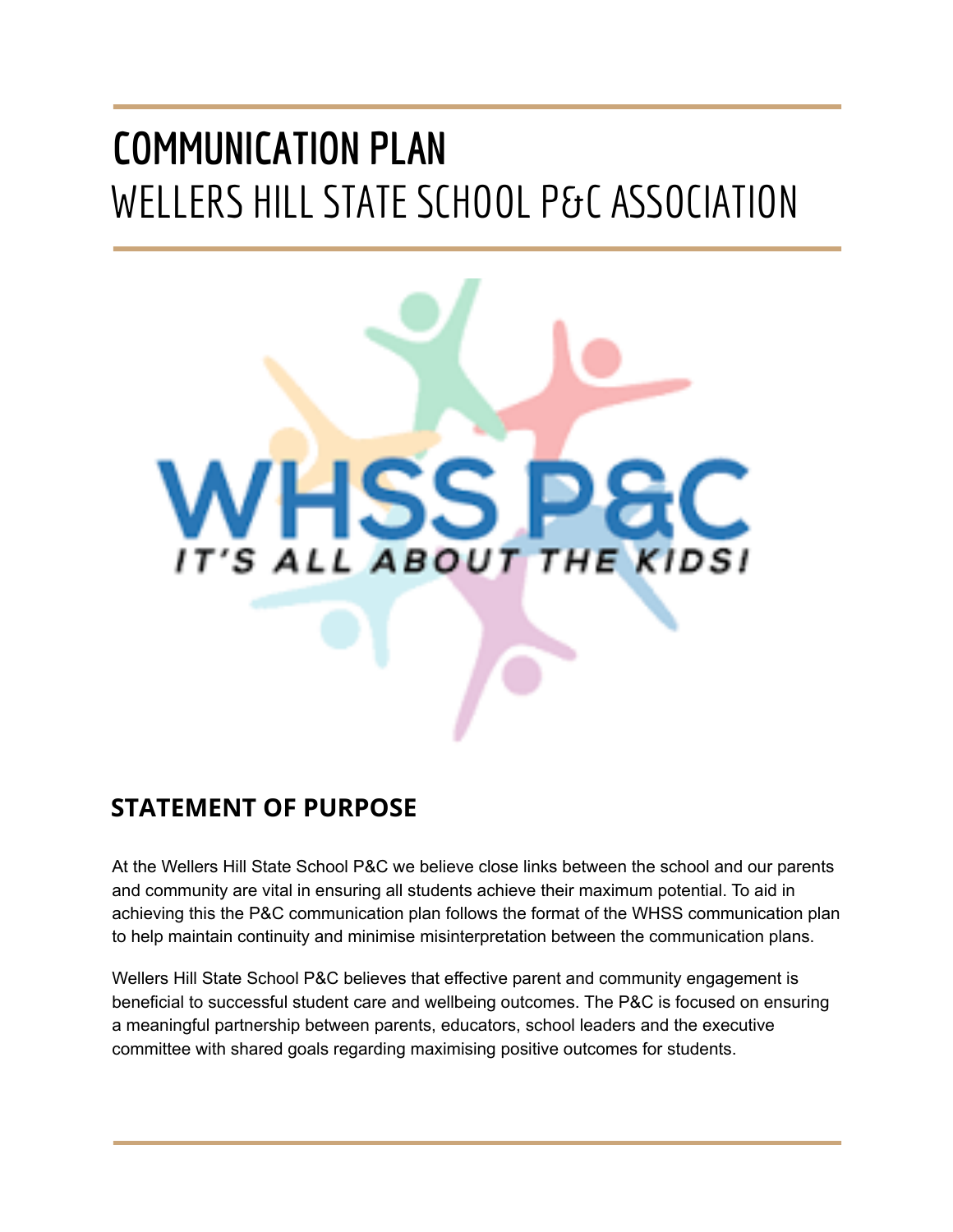### **Table of Contents**

| <b>STATEMENT OF PURPOSE</b>                  | 1                |
|----------------------------------------------|------------------|
| <b>RATIONAL</b>                              | 3                |
| <b>OBJECTIVES</b>                            | 3                |
| <b>PRINCIPLES</b>                            | 3                |
| <b>KEY STAKEHOLDERS</b>                      | 4                |
| SCHOOL AGED CHILD CARE SERVICE (SACCS) STAFF | $\boldsymbol{4}$ |
| <b>TUCKSHOP</b>                              | 6                |
| <b>UNIFORM SHOP</b>                          | 6                |
| <b>SWIM SCHOOL</b>                           | 6                |
| <b>P&amp;C OFFICE</b>                        | 7                |
| <b>P&amp;C EXECUTIVE TEAM</b>                | $\overline{7}$   |
| <b>COMMUNICATION PATHWAY</b>                 | 9                |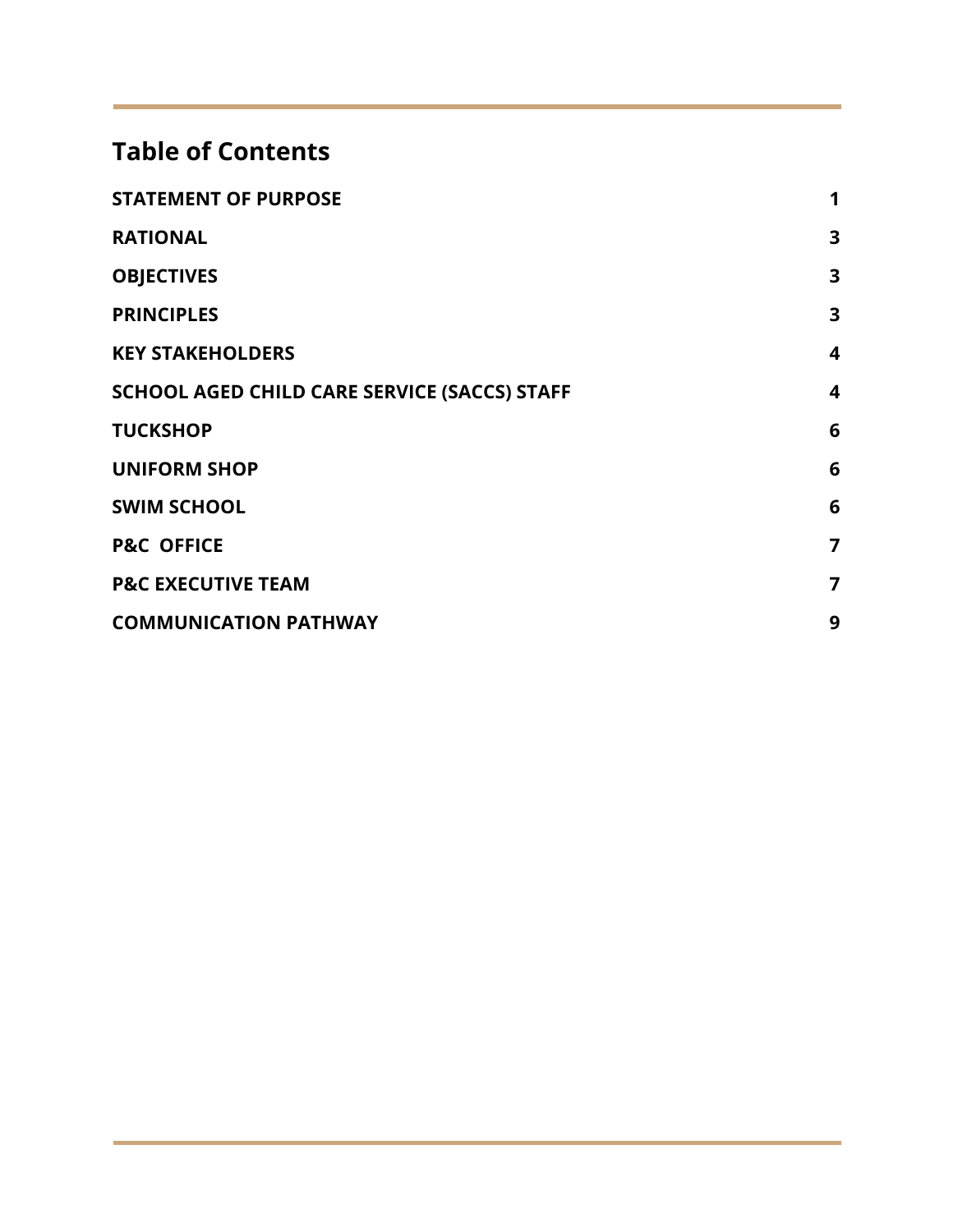# <span id="page-2-0"></span>**1. RATIONAL**

We aim to have clear, effective and positive communication to ensure the community and parents are provided with:

- Clear expectations and timely responses to engage all stakeholders
- Establishing collaborative opportunities for parents to share their opinions and needs and to participate in their child's care
- Ensuring a solutions focussed approach to problems that are raised, are managed in a manner consistent with community expectations, professional standards and legal obligations

# <span id="page-2-1"></span>**2. OBJECTIVES**

- Establish consistent communication pathways between the P&C and it's key stakeholders
- Ensure parents are fully informed about School Ages Child Care Services (SACCS) expectations and requirements.
- Ensure Educators are fully informed about requirements, events and expectations in a timely way.
- Provide parents with the avenue to communicate their concerns with the Operations Manager, Service Manager or coordinator of SACCS with a clear path to take these further if needed by following the Wellers Hill State School P&C Communication Plan.
- Respond quickly to all requests for information, appointments and when concerns are raised, by acknowledging within one working day and responding within two working days.
- Document all notable/actionable communications between parents and SACCS.

# <span id="page-2-2"></span>**3. PRINCIPLES**

P&C communications may take many forms, however, all methods of communication shall maintain a consistent theme of:

- Clear
- Relevant
- Consistent
- Accurate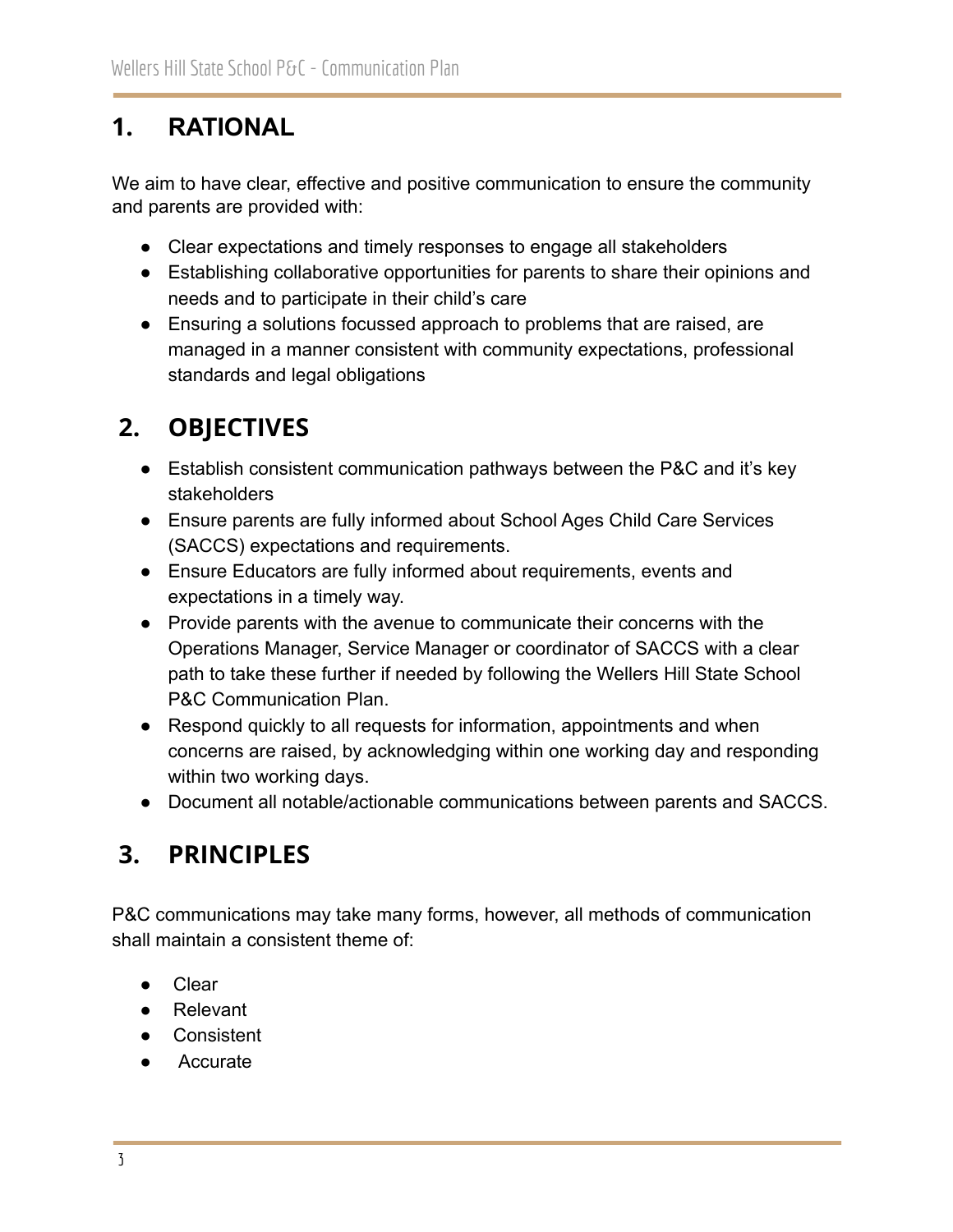### <span id="page-3-0"></span>**4. KEY STAKEHOLDERS**

- Parents and caregivers
- Staff and Educators
- Members of the P&C
- Broader community
- P&C Sub Committees

### <span id="page-3-1"></span>**5. SCHOOL AGED CHILD CARE SERVICE (SACCS) STAFF**

#### **Service Manager**

Claire Ravenswood [saccsservicemanager@wellershillpandc.com.](mailto:saccsservicemanager@wellershillpandc.com.au)au

**Coordinator** Stefanie Brandon [saccscoordinator@wellershillpandc.com.au](mailto:saccscoordinator@wellershillpandc.com.au)

**Administration** Lee Gazzard [saccsadmin@wellershillpandc.com.au](mailto:saccsadmin@wellershillpandc.com.au)

**Assistant Coordinator** Susanna McClintock [saccsadmin@wellershillpandc.com.au](mailto:saccsadmin@wellershillpandc.com.au)

**SACCS Phone Number: 0499000758** SACCS staff are onsite from 6.50am to 6.00pm The best time to call is **after 10am and before 1pm**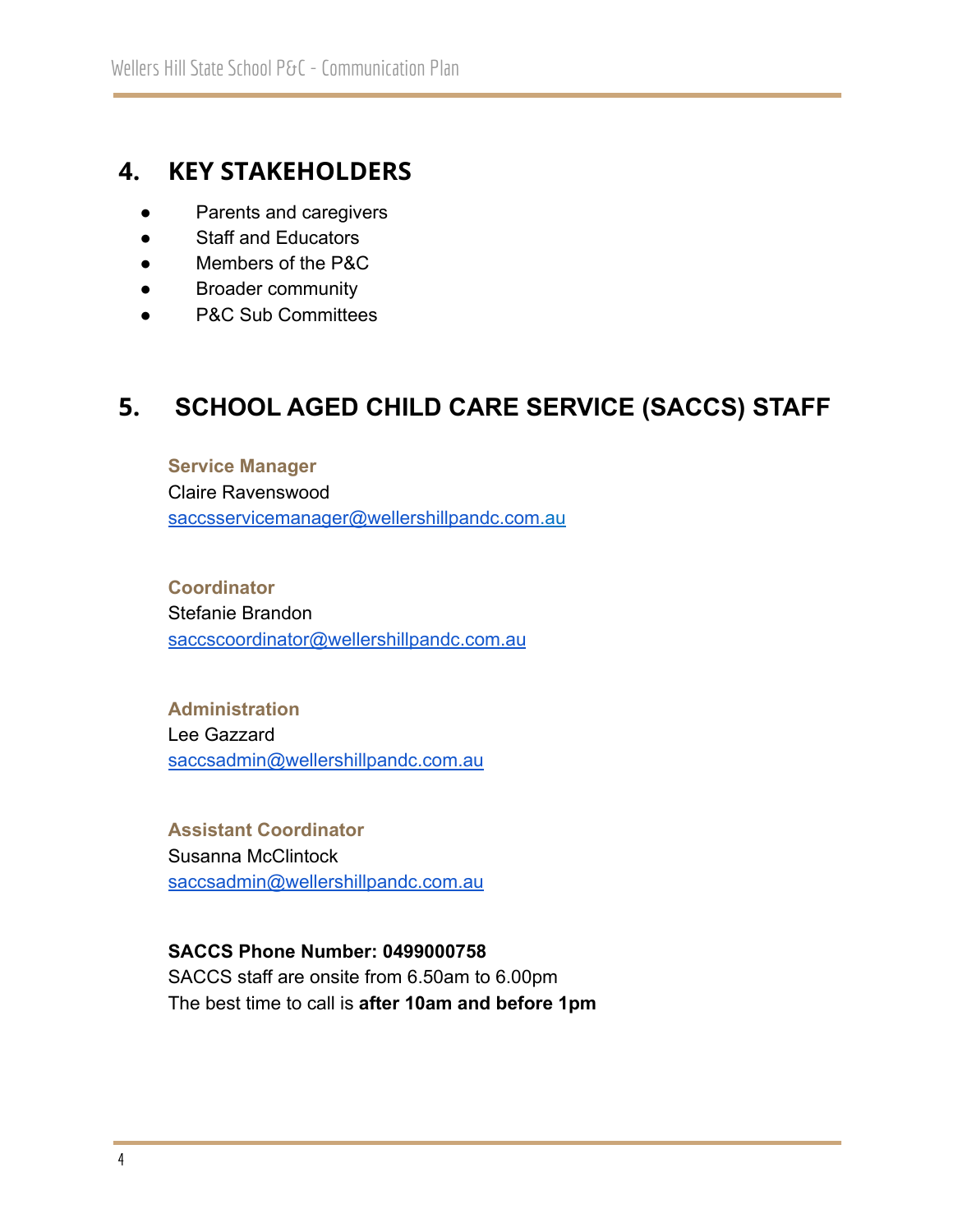#### **General SACCS Emails**

| Feedback:                   | saccsservicemanager@wellershillpandc.com.au |  |  |
|-----------------------------|---------------------------------------------|--|--|
| <b>Statement Queries:</b>   | saccsstatement@wllershillpandc.com.au       |  |  |
| <b>General Enquiries:</b>   | saccsadmin@wellershillpandc.com.au          |  |  |
| Bookings:                   | Xplor App (Existing Families)               |  |  |
| <b>Changes to Bookings:</b> | Xplor App (Existing Families)               |  |  |
| Absenteeism:                | Xplor App (Existing Families)               |  |  |
| Cancellations:              | saccsadmin@wellershillpandc.com.au          |  |  |

### **Hours of Operation**

| <b>Before School Care:</b> | 6.50am to 8.50am |
|----------------------------|------------------|
| After School Care:         | 2.50pm to 6.00pm |
| Vacation Care:             | 7.00am to 6.00pm |
| <b>Pupil Free Days:</b>    | 7.00am to 6.00pm |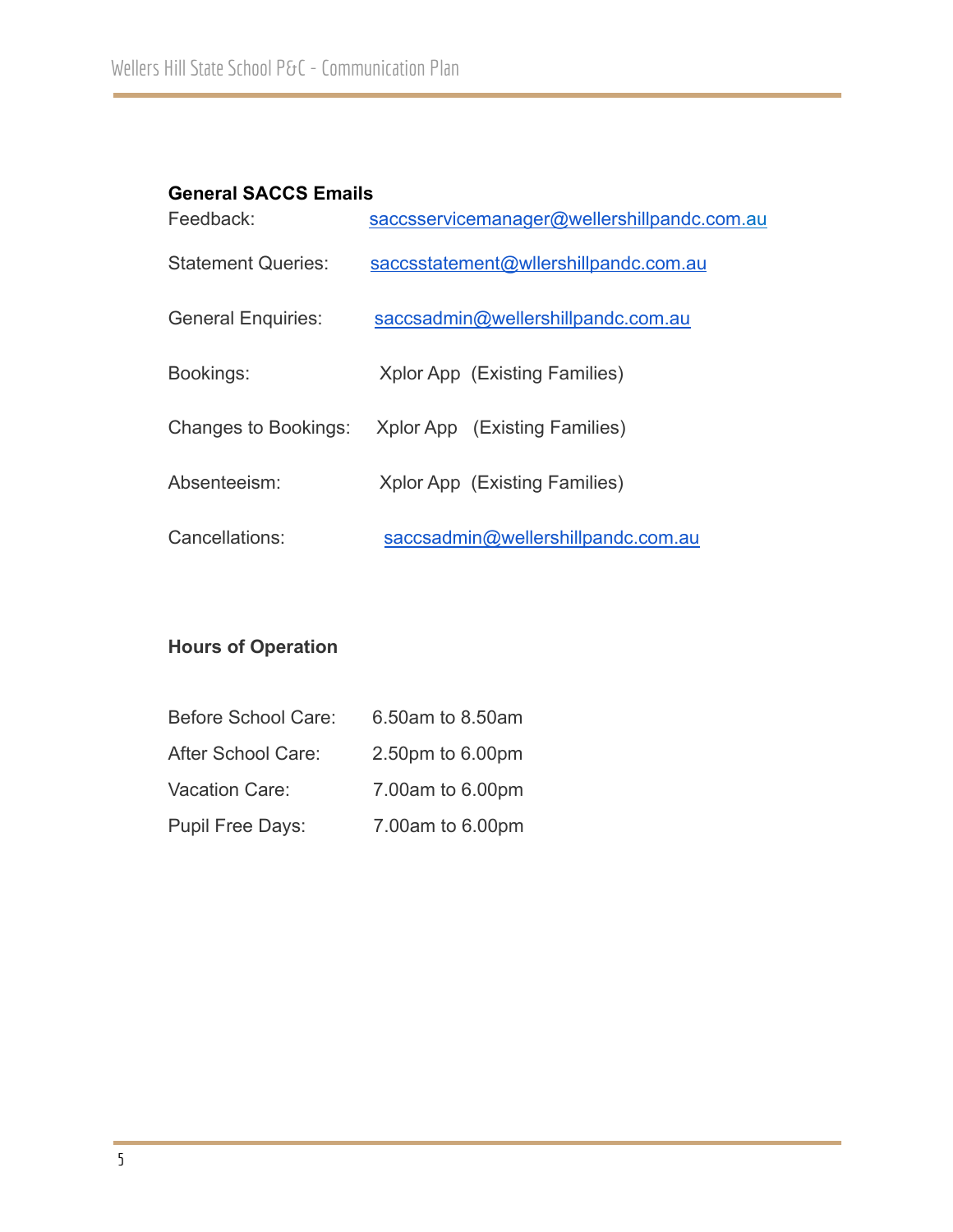# <span id="page-5-0"></span>**6. TUCKSHOP**

#### **Tuckshop Phone: (07) 3249 1318**

**Email**: tuckshop@wellershillpandc.com.au

Tuckshop is open on Wednesdays, Thursdays and Fridays. Orders need to be placed before 8.30am each day via Flexischools. Try ordering your tuckshop the night before to avoid peak times.

### <span id="page-5-1"></span>**7. UNIFORM SHOP**

**Uniform Shop Phone: (07) 3249 1361**

**Emai**l: uniformshop@wellershillpandc.com.au

The Uniform Shop is open on Tuesdays from 8.00am to 10.00am and Wednesdays afternoons from 1.30pm to 3.30pm (during school terms).

### <span id="page-5-2"></span>**8. SWIM SCHOOL**

#### **Swim School/Club: 0412 700 903**

(3.15pm-5.00pm during lessons and Friday night during swim season)

**Swim School Email**: [swimschool@wellershillpandc.com.au](mailto:swimschool@wellershillpandc.com.au)

#### **General Emails**

**Swim school enquiries** (lessons, squad, adult classes): [swimschool@wellershillpandc.com.au](mailto:swimschool@wellershillpandc.com.au)

**Swimming club enquirie**s (Friday nights): [wellersratzswimclub@wellershillpandc.com.au](mailto:wellersratzswimclub@wellershillpandc.com.au)

**Swimming registration**: Through website <http://wellersratz.com>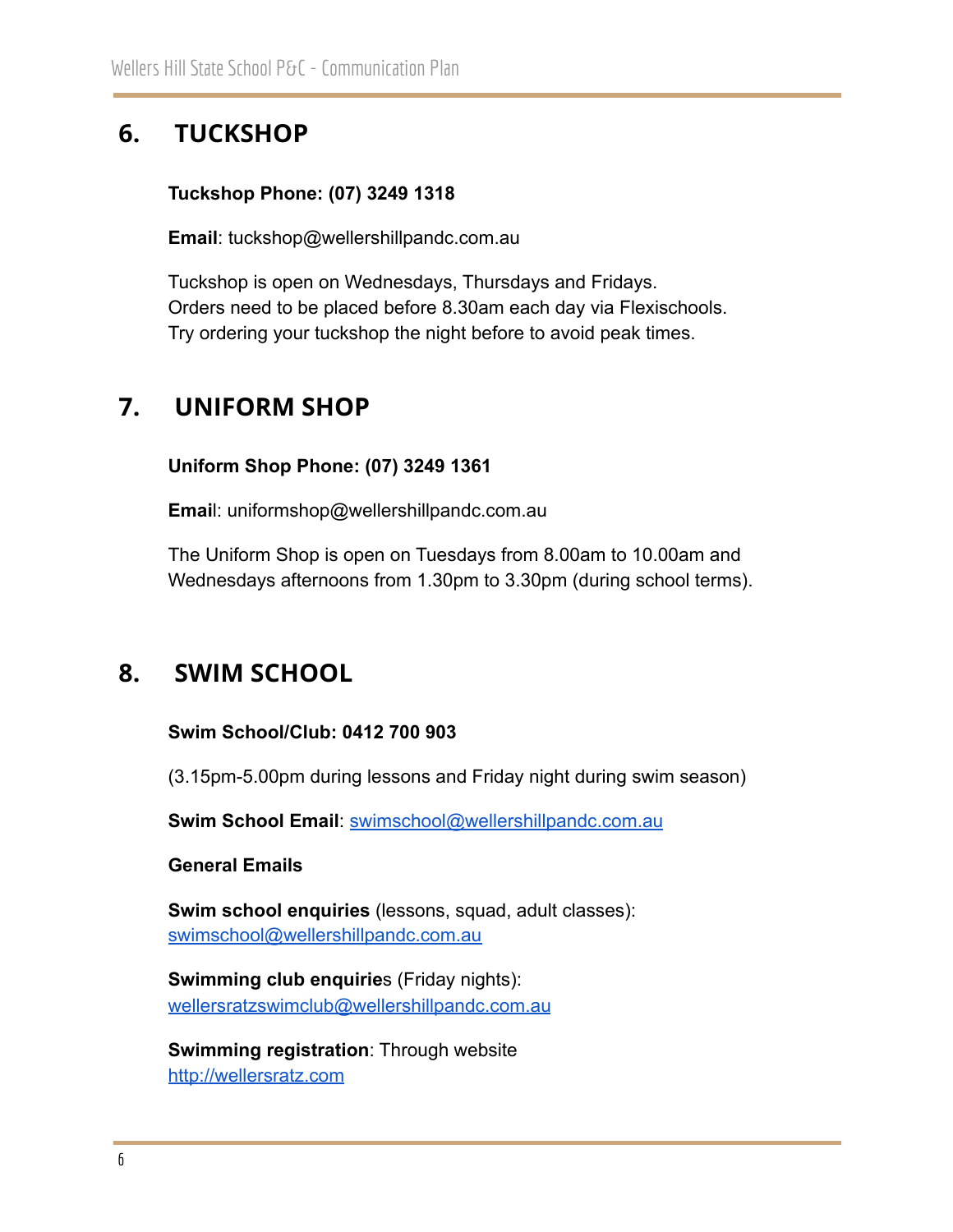### <span id="page-6-0"></span>**9. P&C OFFICE**

#### **P&C Office Phone: (07) 3162 1965**

**Email:** [pcadmin@wellershillpandc.com.au](mailto:pcadmin@wellershillpandc.com.au)

**Operations Manager** Liz Nichols [opsmanager@wellershillpandc.com.au](mailto:opsmanager@wellershillpandc.com.au)

**Assistant Operations Manager** Sarah Bocquee [pcadmin@wellershillpandc.com.au](mailto:pandcadmin@wellershillpandc.com.au)

# <span id="page-6-1"></span>**10. P&C EXECUTIVE TEAM**

**President** Cath Scott [president@wellershillpandc.com.au](mailto:president@wellershillpandc.com.au)

**Vice Presidents** SACCS- Nicole McGregor [vpsaccs@wellershillpandc.com.au](mailto:vpsaccs@wellershillpandc.coml.au)

COMMUNITY- Roxanne Claughton [vpcommunity@wellershillpandc.com.au](mailto:vpcommunity@wellershillpandc.com.au)

**Secretary** Andrew Jeffries [secretary@wellershillpandc.com.au](mailto:secretary@wellershillpandc.com.au)

**Treasurer** Courtney Czechowski [Treasurer@wellershillpandc.com.au](mailto:Treasure@wellershillpandc.com.au)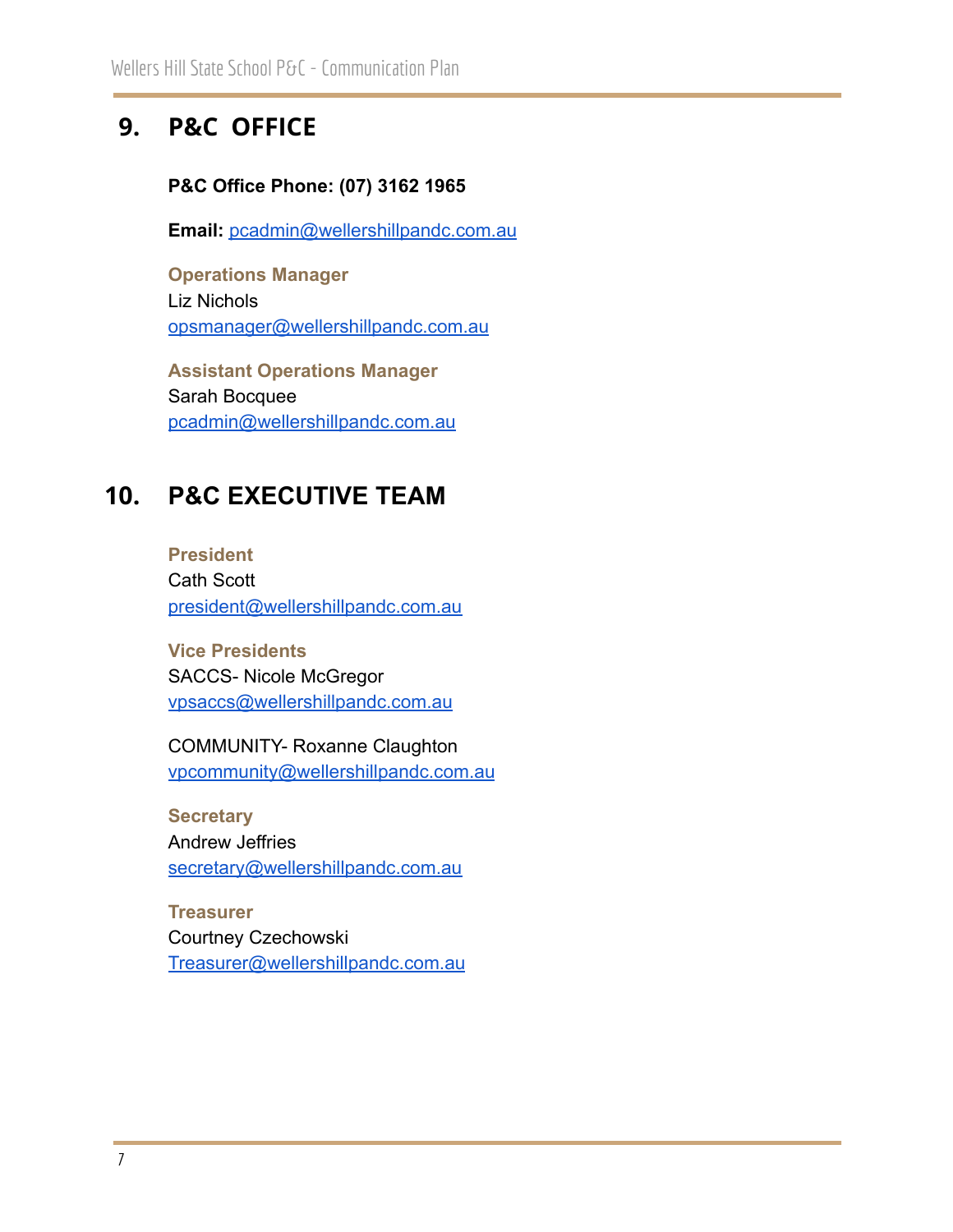### **11. COMMUNICATION PATHWAY**

<span id="page-7-0"></span>

| <b>Pathway</b>                                                            | <b>Channel</b>                  | <b>Details/Expectations</b>                                                                                                                                                                                                                                                                                                                                                                            | <b>Audience</b>                                                                                     | Lead<br><b>Responsibility</b>                                     |
|---------------------------------------------------------------------------|---------------------------------|--------------------------------------------------------------------------------------------------------------------------------------------------------------------------------------------------------------------------------------------------------------------------------------------------------------------------------------------------------------------------------------------------------|-----------------------------------------------------------------------------------------------------|-------------------------------------------------------------------|
| Two way<br>communication<br>between all<br>members of the<br>Audience     | P&C Meetings                    | Meets monthly on the fourth Wednesday. During school<br>term. Information and reports provided via email prior to and Members<br>meetings and in P&C newsletter:<br>• Available fortnightly (alternate week to school<br>newsletter) on:<br>· school website<br>• QSchools app<br>• Email alert with link for registered subscribers<br>· Events advertised on noticeboard and on website,<br>Facebook | - P&C executive<br>- Current Parents<br>- Community<br><b>Members</b><br>- School<br>administration | P&C Executive<br>supported by school<br>administration            |
| <b>P&amp;C</b> direct<br>communication to<br>the Audience                 | P&C Newsletter                  | • Available fortnightly (alternate week to school<br>newsletter) on:<br>· school website<br>· QSchools app<br>• Email alert with link for registered subscribers<br>• Paper copies available at school office                                                                                                                                                                                          | Parents/caregivers<br>Staff<br><b>Broader community</b>                                             | <b>P&amp;C Executive</b><br>supported by school<br>administration |
| Two way<br>communication<br>from Community to<br><b>P&amp;C Executive</b> | Emails to P&C<br>Executive team | As needed.<br>Email the executive that your concern most relates to                                                                                                                                                                                                                                                                                                                                    | P&C Executive<br>Team<br>Parents/caregivers,<br>staff & community                                   | Parents/caregivers,<br>staff & community                          |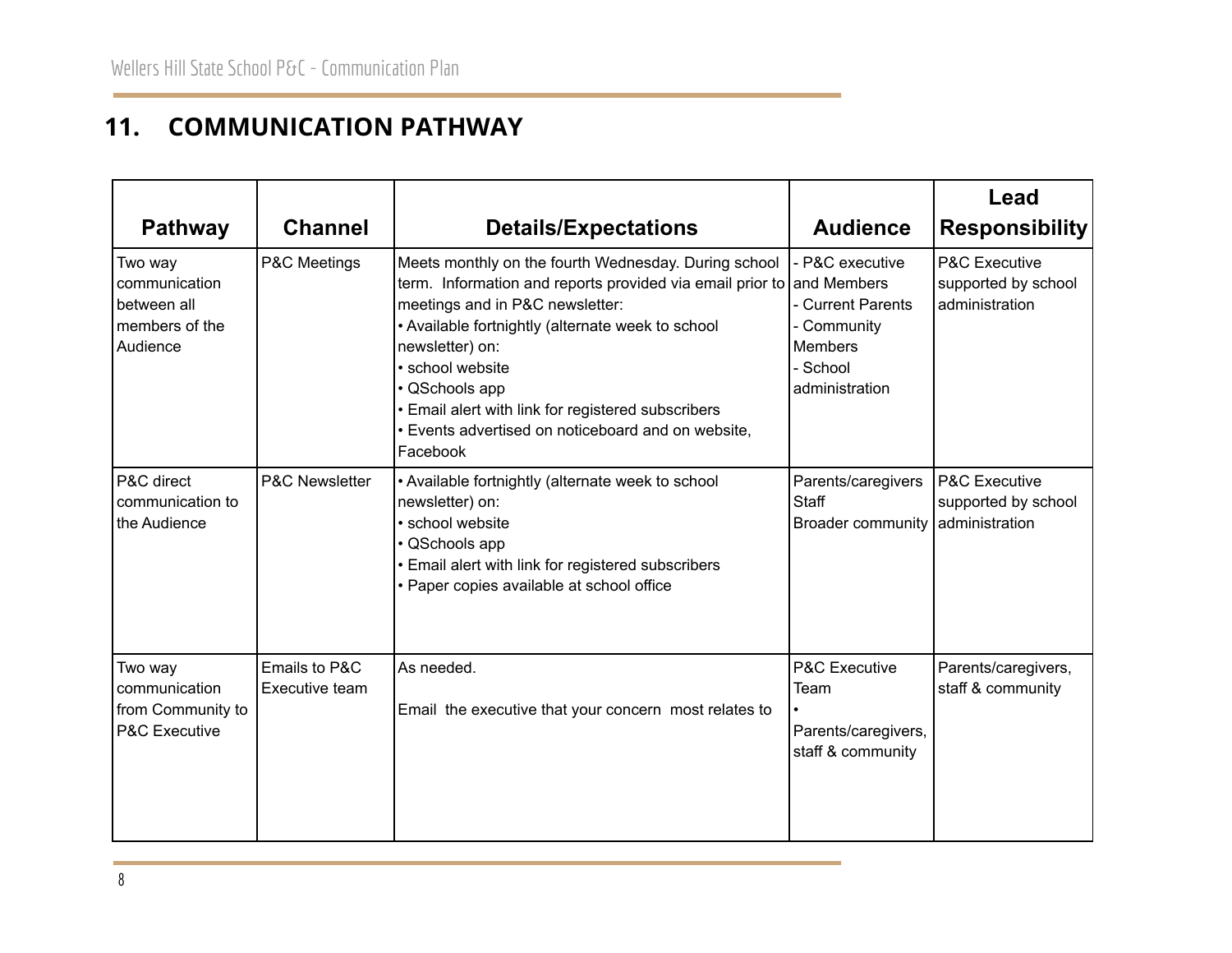### Wellers Hill State School P&C - Communication Plan

| Two way<br>communication<br>between all<br>members of the<br>Audience | P&C Sub<br>Committees<br>(Excluding School<br>age child care<br>service):<br>• Swim club<br>• Music<br>• Sports<br>· School<br>operations (tuck<br>shop and uniform<br>shop)<br>• Fundraising<br>• Bilingual Support<br>Group<br>• Facilities and<br>sustainability | Meet as required Information and reports provided in<br>P&C newsletter and during P&C meetings                                                                                                   | Elected members<br>of sub committees<br>Parents/caregivers,<br>staff and broader<br>community | P&C Executive                                          |
|-----------------------------------------------------------------------|---------------------------------------------------------------------------------------------------------------------------------------------------------------------------------------------------------------------------------------------------------------------|--------------------------------------------------------------------------------------------------------------------------------------------------------------------------------------------------|-----------------------------------------------------------------------------------------------|--------------------------------------------------------|
| Two way<br>communication<br>between all<br>members of the<br>Audience | P&C Sub<br>Committee -<br>School age child<br>care service                                                                                                                                                                                                          | Meets monthly on a Thursday evening during school<br>term.<br>Everyday workings of SACCS. Discussion of ideas,<br>problems and solutions<br>Strategic plans to enhance the children's experience | Elected members<br>of sub committees<br>Parents/caregivers,<br>staff and broader<br>community | P&C Executive                                          |
| Two way<br>communication<br>between all<br>members of the<br>Audience | P&C and School<br>administration<br>meetings                                                                                                                                                                                                                        | As Needed<br>when issues arise and to check alignment with the<br>school's strategic plan                                                                                                        | P&C Executive<br>school<br>administration                                                     | P&C Executive<br>supported by school<br>administration |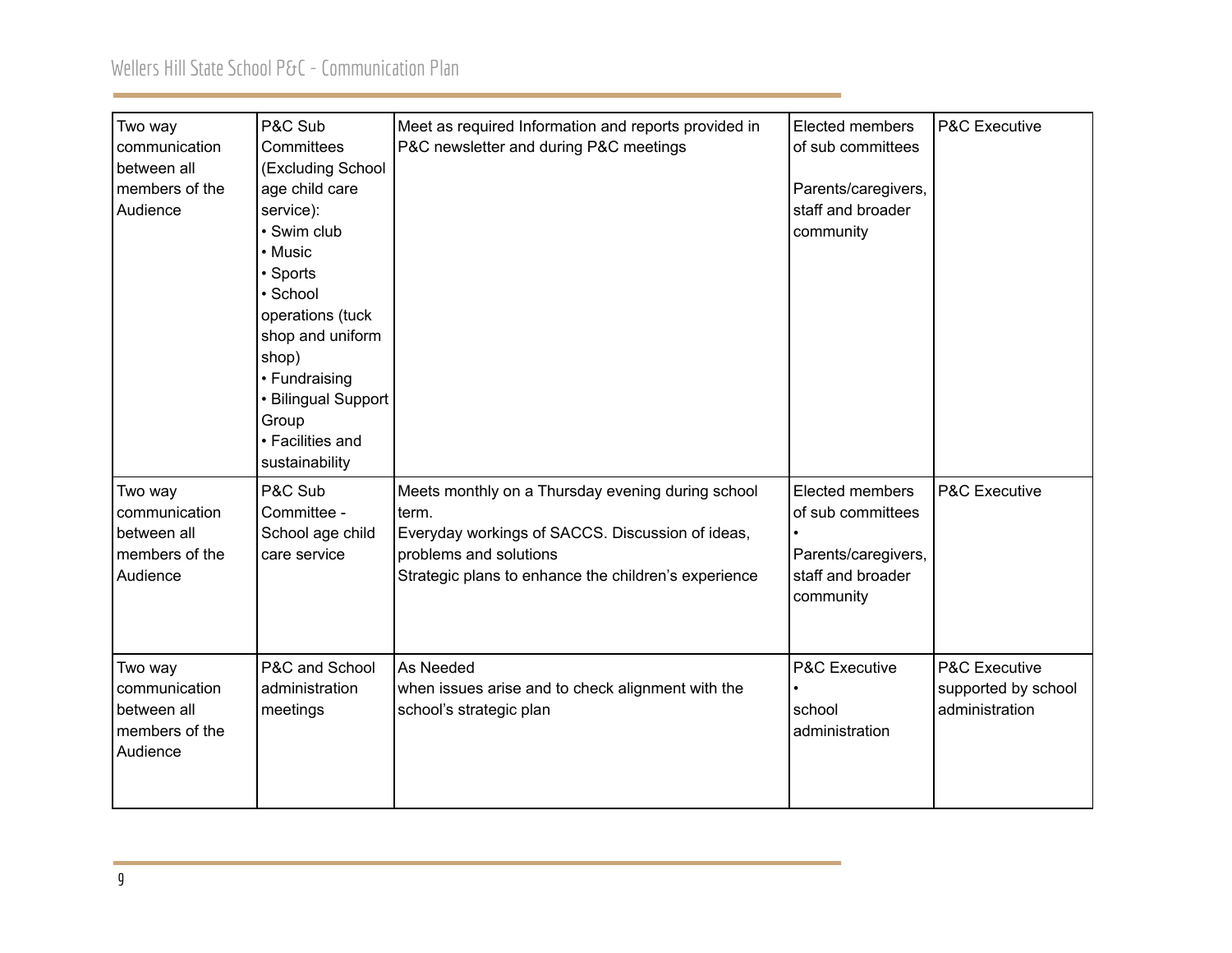| <b>COMMUNICATION PATHWAY- SACCS</b>                                           |                                                     |                                                                                                                                                                                                                                           |                                                                            |                             |
|-------------------------------------------------------------------------------|-----------------------------------------------------|-------------------------------------------------------------------------------------------------------------------------------------------------------------------------------------------------------------------------------------------|----------------------------------------------------------------------------|-----------------------------|
| <b>Direct</b><br>communication<br>between the<br>Community to<br><b>SACCS</b> | Email to School<br>age child care<br>service        | A SACCS member will respond with in the time frame<br>set out in our objectives.                                                                                                                                                          | Parents/caregivers,<br>staff and broader<br>community<br><b>SACCS Team</b> | <b>SACCS Team</b><br>member |
| <b>Direct</b><br>communication<br>between SACCS to<br>the community           | Email from<br>School age child<br>care service      | As needed or<br>Responding to a SACCS family email with in the time<br>frame set out in our objectives                                                                                                                                    | <b>SACCS Team</b><br>member<br>Parents/caregivers,<br>staff & community    | <b>SACCS Team</b><br>member |
| <b>Direct</b><br>communication<br>between the<br>Community to<br><b>SACCS</b> | Phone call to<br>School age child<br>care service   | Phone calls to be made to the SACCS phone number<br>0499000758. Immediate response between 10am<br>-1pm. Outside those times messages can be left and a<br>SACCS member will respond with in the time frame set<br>out in our objectives. | Parents/caregivers,<br>staff and broader<br>community<br><b>SACCS Team</b> | <b>SACCS Team</b><br>member |
| <b>Direct</b><br>communication<br>between SACCS to<br>the community           | Phone call from<br>School age child<br>care service | Immediate response between 10am -1pm. Outside<br>those times a SACCS member will respond with in the<br>time frame set out in our objectives.<br>Unless in an emergency situation.                                                        | <b>SACCS Team</b><br>member<br>Parents/caregivers,<br>staff & community    | <b>SACCS Team</b><br>member |
| <b>Direct</b><br>communication<br>between the<br>Community to<br><b>SACCS</b> | Reporting<br>absenteeism                            | Using the Xplor app. Go to bookings and select the date<br>or session your child/ren will be absent. Mark as absent<br>and the notification will be immediately sent to the<br><b>SACCS</b> team                                          | Parents/caregivers,<br>staff and broader<br>community<br><b>SACCS Team</b> | <b>SACCS Team</b><br>member |